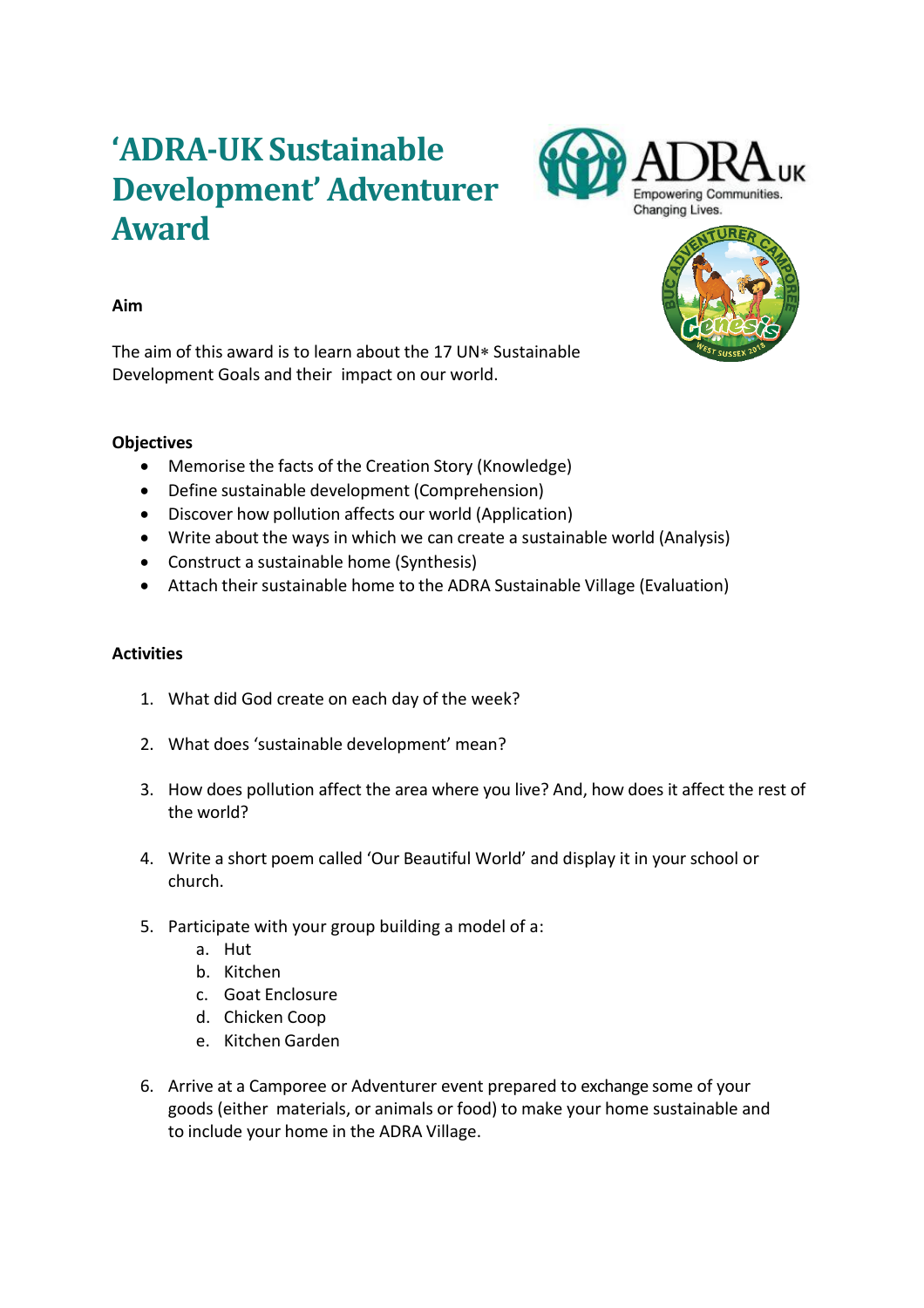# **Resources**

- 1. Genesis Chapter 1 (Message Bible)
- 2. Sustainable Development Goals Video https://www.youtube.com/watch?v=ZZzBbO6Y0c
- 3. Pollution video https:/[/www.youtube.com/watch?v=OqHp03RRTDs](http://www.youtube.com/watch?v=OqHp03RRTDs)
- 4. 'Our Beautiful World' template sheet (to be sent out via email shortly)
- 5. Build a sustainable home, examples are given below:

Clay Hut https://blog.hobbycraft.co.uk/how-to-make-an-african-hut-model-2/

Lolly stick Hut https:/[/www.youtube.com/watch?v=NqV0pkoYHLE](http://www.youtube.com/watch?v=NqV0pkoYHLE)

Cardboard hut https:/[/www.youtube.com/watch?v=ANcOI2uR8CQ](http://www.youtube.com/watch?v=ANcOI2uR8CQ)

6. ADRA Sustainable Village will be created at the Camporee where all the clubs will bring together their 'homes' and village will be created in one of the barns. (If this activity were to take place in a church or school setting, each child would build their own home and they would be set up in a specific location.)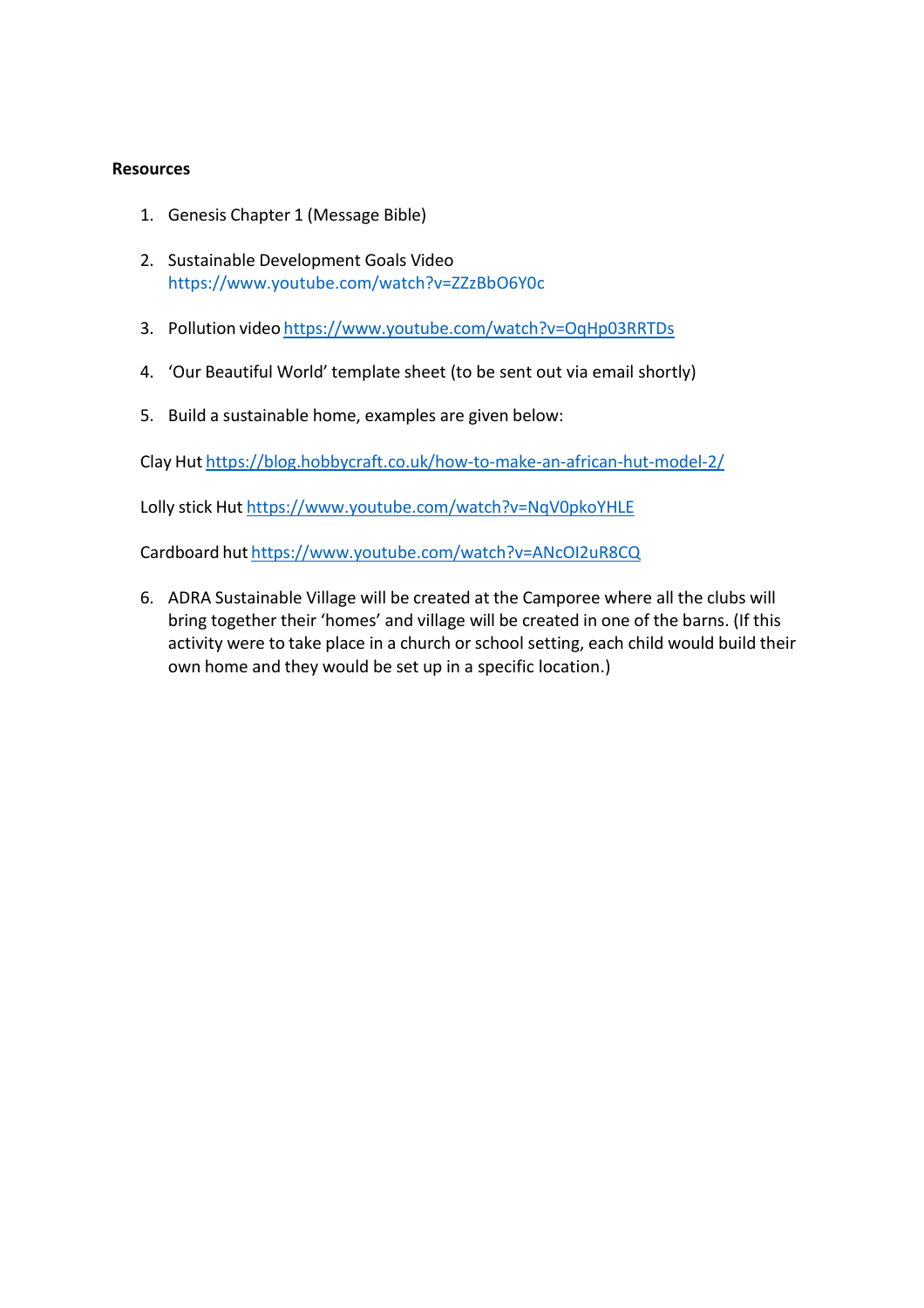# **TEACHING**

Theoretical and Practical

# **Theory**

This will be delivered in the club and will incorporate activities 1-4

# **Practical**

Activities 5 and 6 will be executed on the campsite.

Every club will need to build a home which comprises of the following; hut, kitchen, goat enclosure, kitchen coop and garden. However, due to their ages, we are keen that the children **build at least the hut** and the **goat enclosure** ON SITE.

Each club will collect a pack with 'supplies' after the service with instructions and a map. These instructions will include how they can barter or exchange, building materials, livestock or food and will also tell them where to get water.

Part of the activity will involve the children exchanging Bible texts about hunger or food or materials at a variety of stations around the site, as well as them going into other clubs to do the bartering.

At the end of the activity, each club needs to be able to bring their 'home' to a central location to form part of the Sustainable ADRA Village.

There is a prize for the club who creates the best 'home'.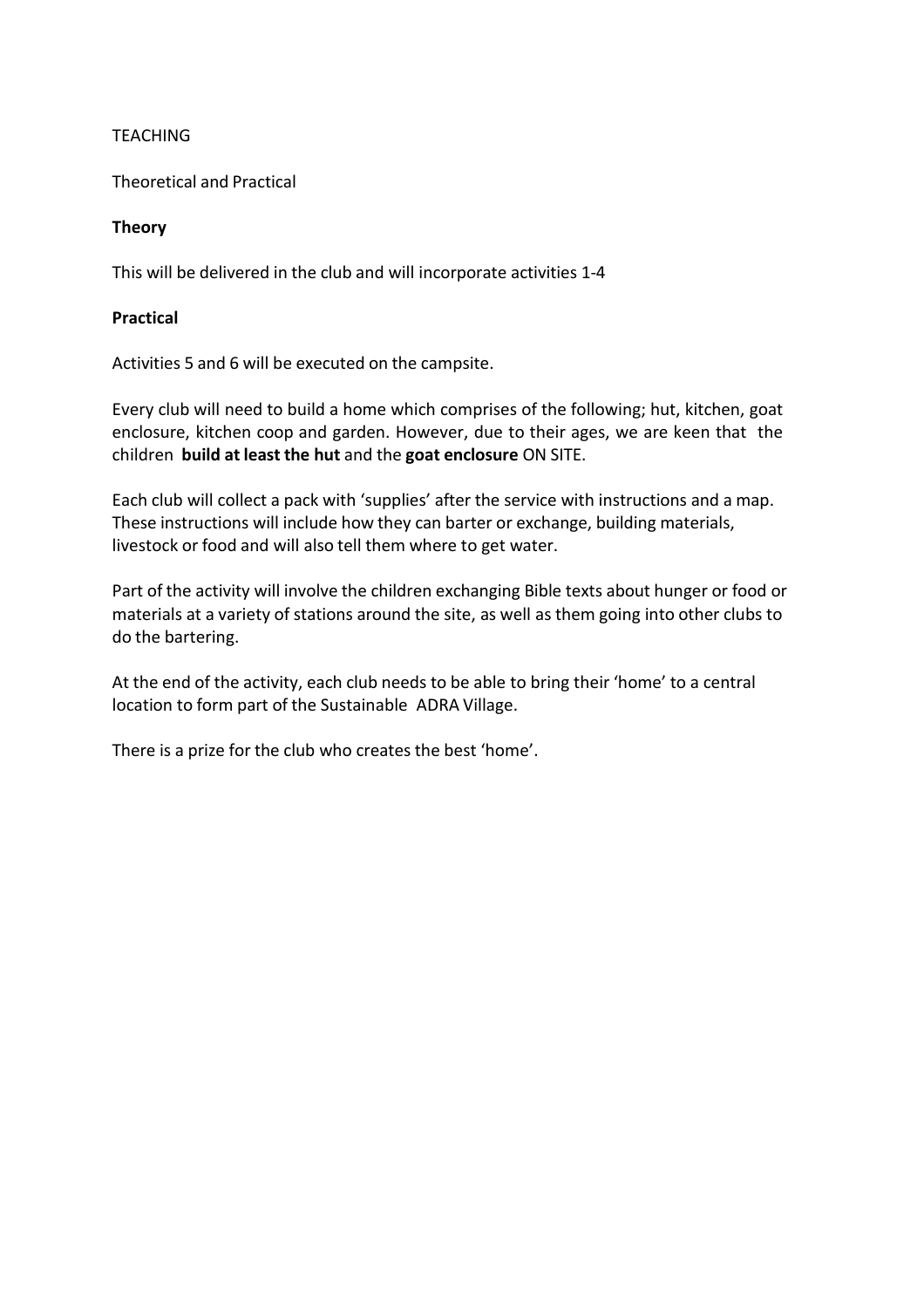# **ACTIVITY 1**

# **THE CREATION STORY**

First this: God created the Heavens and Earth—all you see, all you don't see. Earth was a soup of nothingness, a bottomless emptiness, an inky blackness. God's Spirit brooded like a bird above the watery abyss.

**3-5** God spoke: "Light!" And light appeared. God saw that light was good and separated light from dark. God named the light Day, he named the dark Night. It was evening, it was morning— Day One.

**6-8** God spoke: "Sky! In the middle of the waters;

separate water from water!"

God made sky.

He separated the water under sky

from the water above sky.

And there it was:

he named sky the Heavens;

It was evening, it was morning—

Day Two.

**9-10** God spoke: "Separate!

Water-beneath-Heaven, gather into one place;

Land, appear!"

And there it was.

God named the land Earth.

He named the pooled water Ocean.

God saw that it was good.

**11-13**God spoke: "Earth, green up! Grow all varieties

of seed-bearing plants,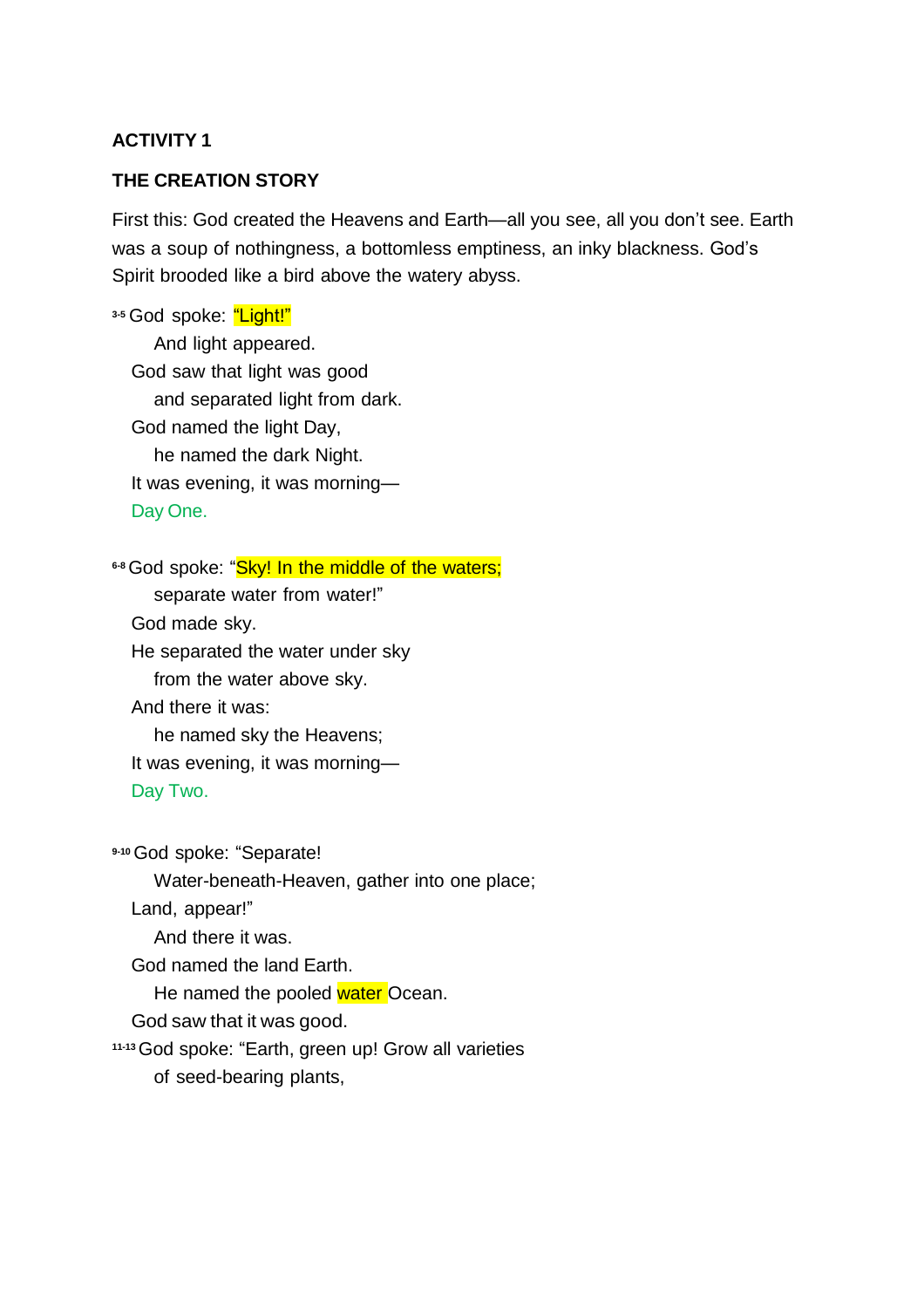Every sort of fruit-bearing tree." And there it was. Earth produced green seed-bearing plants, all varieties, And fruit-bearing trees of all sorts. God saw that it was good. It was evening, it was morning— Day Three.

**14-15** God spoke: "Lights! Come out! Shine in Heaven's sky! Separate Day from Night. Mark seasons and days and years, Lights in Heaven's sky to give light to Earth." And there it was. **16-19**God made two big lights, the larger to take charge of Day, The smaller to be in charge of Night; and he made the stars. God placed them in the heavenly sky to light up Earth And oversee Day and Night, to separate light and dark. God saw that it was good. It was evening, it was morning— Day Four.

**20-23**God spoke: "Swarm, Ocean, with fish and all sea life! Birds, fly through the sky over Earth!" God created the huge whales, all the swarm of life in the waters, And every kind and species of flying birds. God saw that it was good. God blessed them: "Prosper! Reproduce! Fill Ocean! Birds, reproduce on Earth!" It was evening, it was morning— Day Five.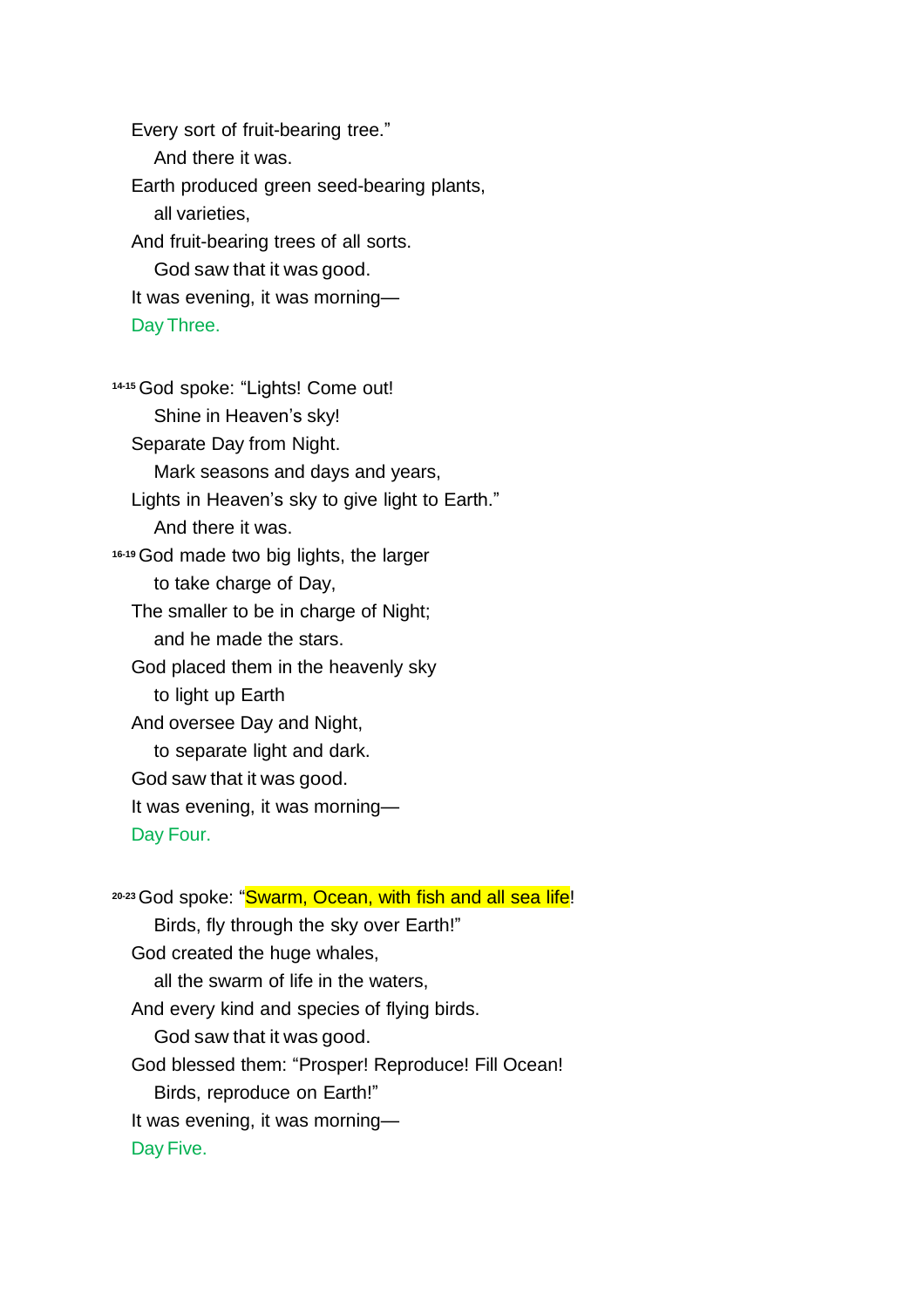**24-25**God spoke: "Earth, generate life! Every sort and kind:

cattle and reptiles and wild animals—all kinds."

And there it was:

wild animals of every kind,

Cattle of all kinds, every sort of reptile and bug.

God saw that it was good.

**26-28**God spoke: "Let us make human beings in our image, make them reflecting our nature

So they can be responsible for the fish in the sea,

the birds in the air, the cattle,

And, yes, Earth itself,

and every animal that moves on the face of Earth."

God created human beings;

he created them godlike,

Reflecting God's nature.

He created them male and female.

God blessed them:

"Prosper! Reproduce! Fill Earth! Take charge!

Be responsible for fish in the sea and birds in the air,

for every living thing that moves on the face of Earth."

**29-30**Then God said, "I've given you

every sort of seed-bearing plant on Earth

And every kind of fruit-bearing tree,

given them to you for food.

To all animals and all birds,

everything that moves and breathes,

I give whatever grows out of the ground for food." And there it was.

**<sup>31</sup>**God looked over everything he had made;

it was so good, so very good!

It was evening, it was morning—

Day Six.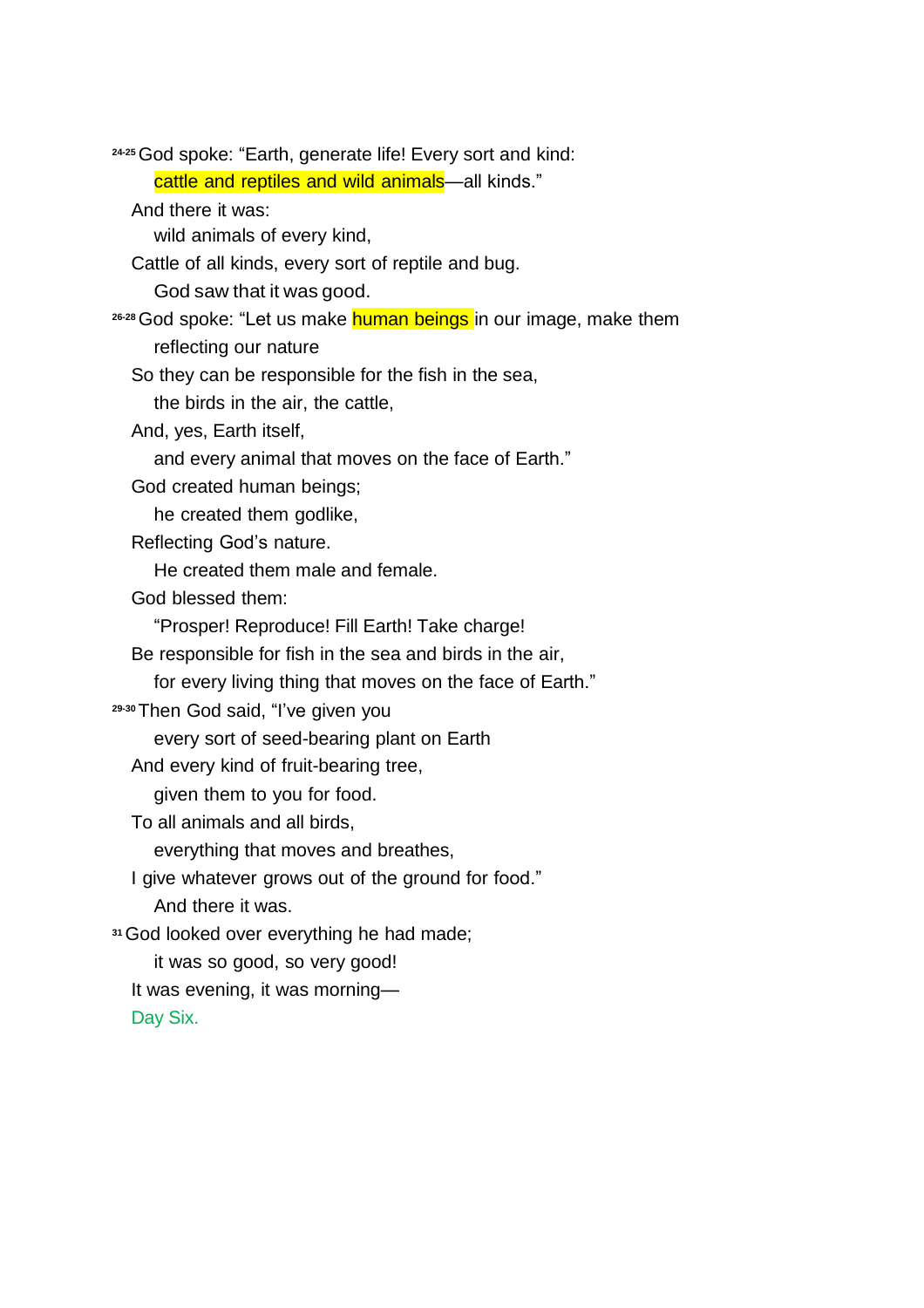# **ACTIVITY 2**

**Use the Sustainable Development YouTube Clip to educate the children as to how the 17 SDG's relate to our world.**

#### **SUSTAINABLEDEVELOPMENT DEFINITIONS**

#### **Simple**

Looking after the world we live in.

#### **Intermediate**

Sustainable development is a way for people to use resources without the resources running out (www.simplewikipedia.org)

#### **Complex**

Sustainable development demands that we seek ways of living, working and being that enable all people of the world to lead healthy, fulfilling and economically secure lives without destroying the environment and without endangering the further welfare of people and the planet (www.encyclopdia.kids.net.au)

#### **ACTIVITY 3**

**Use the Pollution YouTube Clip to educate the children as to how pollution affects our world**

#### **POLLUTION DEFINITIONS**

**Simple**

Making the world dirty

#### **Intermediate**

Pollution means any contamination of rain soil, water and environment [\(www.pediatriconcall.com\)](http://www.pediatriconcall.com/kids-corner))